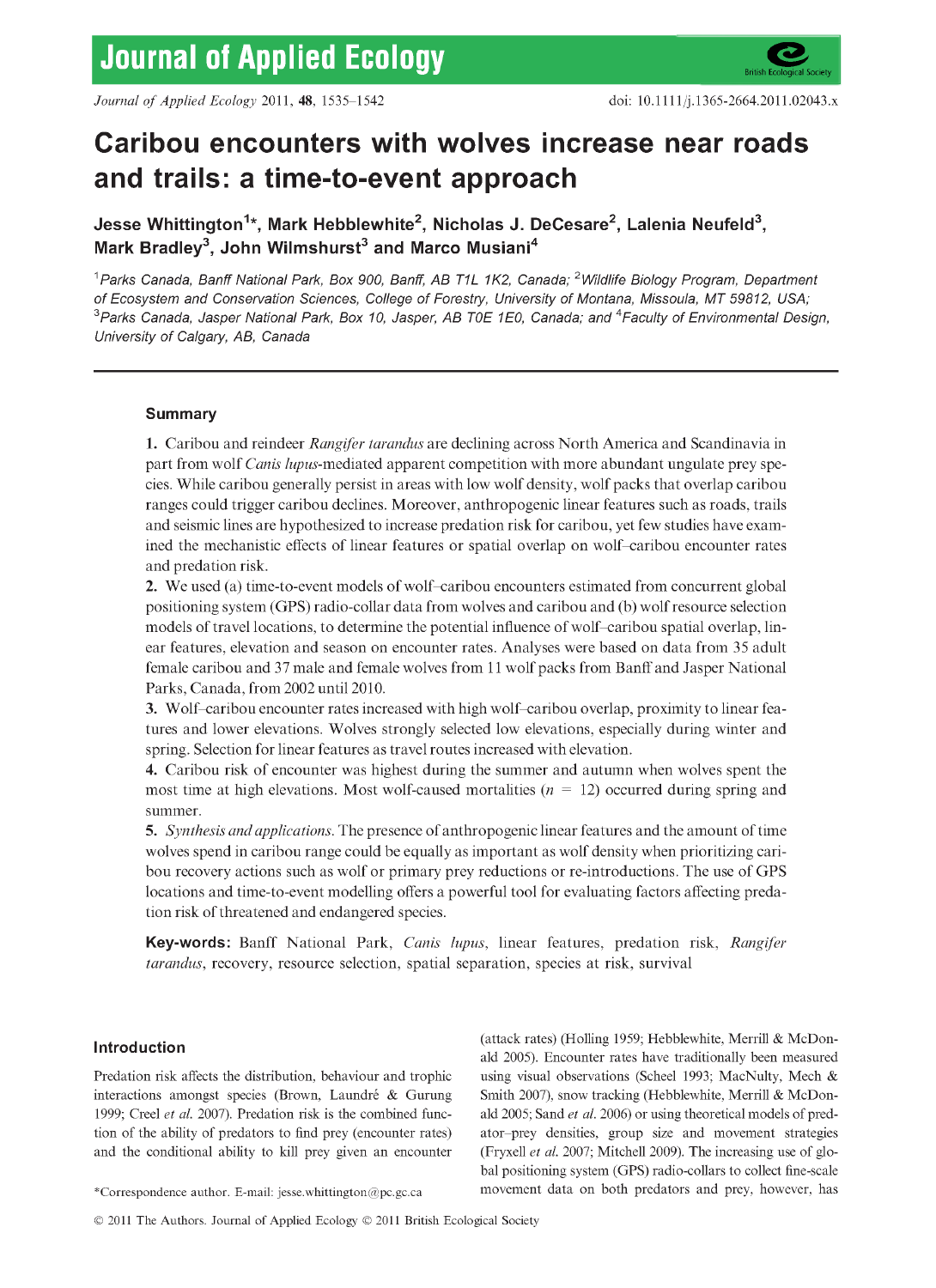great potential to provide insights into the mechanisms of predation risk by allowing further examination of factors affecting both encounter and mortality rates (Merrill *et al.* 2010). Eriksen *et al.* (2008) examined observed and expected distances between wolf and moose *Alces alces* GPS collar locations to test whether or not wolves actively searched for moose. We build upon their approach using time-to-event modelling to examine factors affecting encounter rates between wolves and their endangered prey, woodland caribou.

Caribou and reindeer populations are declining through much of their range in North America and Scandinavia (Vors & Boyce 2009; Nellemann *et al.* 2010), and woodland caribou within the Southern Canadian Rockies are listed as threatened under Canada's Species At Risk Act (COSBWIC 2002). Many of the declines are thought to be driven by anthropogenic changes to landscapes resulting in wolf-mediated apparent competition between caribou and more abundant ungulate prey (Wittmer, Sinclair & McLellan 2005; DeCesare *et al.* 2010). There are two proposed mechanisms affecting wolfmediated apparent competition for caribou. First, conversion of old forests into early serai stage forests increases habitat quality for primary prey such as moose (Serrouya *et al.* 2011) possibly resulting in increased wolf densities and lower caribou survival rates (James *et al.* 2004; Sorensen *et al.* 2008). Secondly, anthropogenic linear features such as roads or seismic exploration lines provide wolves with efficient travel routes into caribou range (James & Stuart-Smith 2000). Caribou counter predation risk near these features by avoiding roads and seismic lines (Dyer *et al.* 2001; Nellemann *et al.* 2001) yet still may have lower calf recruitment (Environment Canada 2009) and population growth rates in areas with high densities of linear features (Sorensen *et al.* 2008; but see Sleep & Loehle 2010). Both mechanisms occur in many caribou ranges where forest conversion and creation of linear features occur simultaneously. We focus on the wolf-mediated effects of anthropogenic linear features within a protected landscape containing little forest conversion. Despite the links between linear features and population-level declines, few studies have directly examined the mechanisms underlying how linear features, predator density and predator-prey overlap affect predation risk (James & Stuart-Smith 2000). Understanding mechanisms of anthropogenically enhanced predation risk is of vital conservation importance given the widespread declines in woodland caribou across their entire range.

Wolves are a dynamic and resilient species that have high growth potential but are also subject to high levels of humancaused mortality (Weaver, Paquet & Ruggiero 1996; Fuller, Mech & Cochrane 2003). Consequently, the density of wolves and their spatio-temporal overlap with caribou can vary greatly over time. While caribou have poor survival and recruitment rates in areas with high wolf density (Bergerud & Elliot 1986), it is not quantitatively clear how wolf-caribou overlap and variability in that overlap affects caribou demographic rates. This information is important for predicting the likelihood of caribou persistence (DeCesare *et al.* 2011) and for prioritizing recovery actions within caribou populations (McLellan *et al.* 2010; Schneider *et al.* 2010). For instance.

Banff and Jasper National Parks in Canada are considering translocation-based management as a means to recover declining or extirpated woodland caribou populations (DeCesare *et al.* 2011) but still need to assess how the amount of wolf-caribou overlap and interactions with primary prey would influence the likelihood of persistence.

Prey species reduce their risk of predation from learning predators by moving (Alonzo, Switzer & Mangel 2003; Mitchell 2009) and by occurring in areas with low probability of attack success (Creel *et al.* 2005; Laundré 2010). Woodland caribou reduce predation risk by occurring in low densities and in areas with few other prey species (Wittmer *et al.* 2005), but little is known about how these caribou, in the face of increasing wolf overlap, would fare in the predator-prey shell game (Mitchell 2009).

Here, we used time-to-event models (Cox proportional hazards) to determine the effects of wolf-caribou overlap, roads, trails and elevation on encounter rates: important components of predation risk (Hebblewhite, Merrill & McDonald 2005). We defined encounters as the spatio-temporal overlap between caribou and wolf GPS locations (Eriksen *et al.* 2008). We further tested the hypothesis that caribou spatially separate themselves from and avoid encounters with wolves by comparing encounters rates of concurrent wolf and caribou locations to a null model of encounter rates.

We also examined how the association between wolf travel routes and linear features (roads and trials) changed with elevation and season using resource selection analyses of wolf travel routes. Wolves clearly select linear features as travel routes (James & Stuart-Smith 2000; Whittington, St. Clair & Mercer 2005) and are more likely to kill ungulate prey near linear features (James & Stuart-Smith 2000). However, it is unclear how wolf selection for linear features and caribou predation risk are affected by rugged topography associated with higher elevations and deep snow depths during winter (Seip 1992). Therefore, we also assessed how wolves varied their selection for linear features, which is important for determining when and where linear features increase caribou predation risk. Together, our encounter rate and wolf movement resource selection analyses enabled us to better understand the fine-scale mechanisms affecting wolf-caribou encounters and potentially predation risk.

### STUDY AREA

The study area included portions of Banff and Jasper National Parks of Canada (6858 and 11 228  $km^2$ , respectively) along the eastern slopes of the Canadian Rockies (52°N, 117°W). The area is characterized by rugged topography with elevation ranging from 1000 to 3500 m, long cold winters and short summers (Holland *et al.* 1983). Forests are relatively open and dry, with lodgepole pine *Pinus contorta*-dominated forests in the montane ecoregion and Engelmann spruce *Picea engelmanii* and subalpine fir *Abies lasiocarpa-dommated* forests in the subalpine ecoregion (Holland *et al.* 1983). High elevation and alpine areas near the continental divide, where most caribou occur, receive the most precipitation and the deepest snow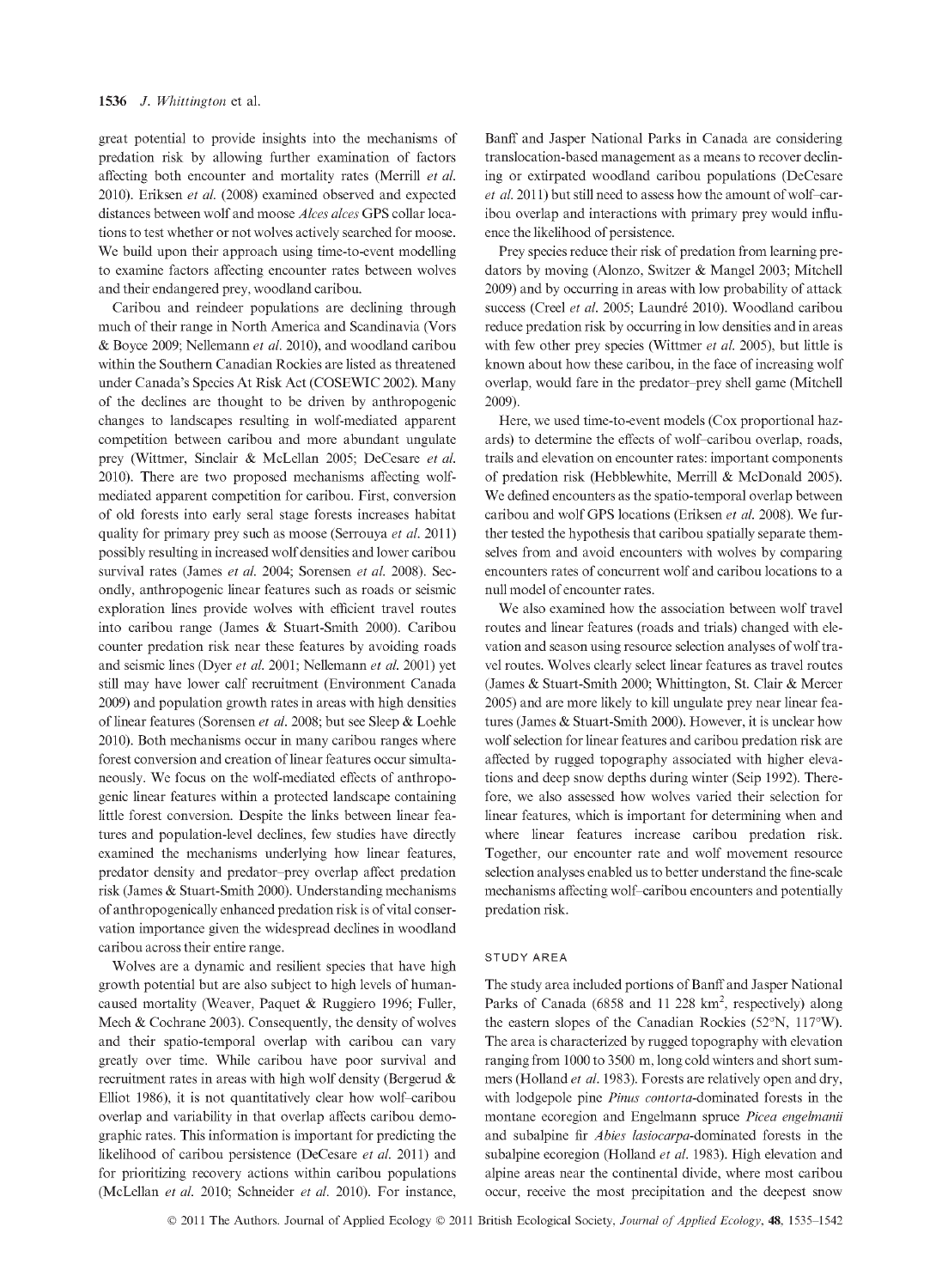depths. In addition to wolves, the predator community also includes mountain lions *Puma concolor,* grizzly bears *Ursus arctos,* black bears *Ursus americanus* and wolverine *Gulo gulo.* Wolf diet includes elk *Cervus elaphus,* moose, mule deer *Odocoileus hemionus,* white-tailed deer *Odocoileus virginianus,* bighorn sheep *Ovis canadensis,* mountain goat *Oreamnos americanus,* caribou and beaver *Castor canadensis,* in approximate order of importance in the diet.

## **Materials and methods**

We collected GPS radio-collar (LOTEK, Aurora, ON, brands 3300, 4400) data from 35 adult female caribou and 37 male and female wolves from 11 packs from 2002 until 2010. Radio-collared wolves were at least 8 months old. Caribou were captured using helicopter net gun during winter, and wolves were captured using helicopter net gun and darting in winter, and foot-hold trapping in summer according to Parks Canada and University of Montana animal capture protocols (Animal Use Protocol 059-09MHWB-122209). GPS fix schedules ranged from fixes every 15 min to every 6 h, and effects of habitat-induced GPS bias on habitat models were minimal because of high fix rates around 85%. Data were collected from four caribou subpopulations including the Tonquin, Maligne and Brazeau in Jasper National Park and Banff in the northern portion of Banff National Park.

# WOLF-CARIBOU ENCOUNTER RATES

We first examined the effects of wolves, linear features, elevation and differences in caribou subpopulations on wolf-caribou encounter rates using Cox proportional hazard models (Harrell 2001). Encounters were defined as when a wolf travelled within 1-285 km (median 6-h wolf step length) of a caribou location on the same year and calendar day (same-year encounter) or a different year and same calendar day (across-years encounter; analysis conducted to test hypotheses explained below) (Fig. 1). Our detection distance was likely to be within a wolf's sensory detection range (Mech & Boitani 2003) and was similar to a detection distance of 1 -5 km for wolves in other studies (Muhly *et al.* 2010). Furthermore, the effects of the distance



**Fig. 1.** Examples of wolf-caribou encounters showing a wolf movement path along a road and caribou locations resulting in a same-year encounter with no caribou mortality, same-year encounter resulting in mortality and an across-years encounter (same calendar day but different year), Jasper National Park.

threshold did not strongly affect univariate model coefficients (see Fig. SI, Appendix SI in Supporting Information). Some wolves encountered caribou on successive days, but to ensure independence, we only classified the first day as an encounter.

We addressed encounter rates from the caribou's perspective using a temporal resolution of one caribou location per day. For each location, we determined whether or not an encounter occurred and calculated distance to nearest linear feature (road or trail; km), elevation (km), late winter wolf pack size, whether or not the wolf pack was transient, and a wolf-caribou utilization distribution overlap index (UDOI) (Fieberg & Kochanny 2005). UDOI is based on the product of two utilization distributions, usually ranges between zero (no overlap) and 1 (100% overlap of uniformly distributed locations) but can be > 1 and is thought to be the most appropriate metric of space-use sharing. When calculating the UDOI, we subsampled GPS data to a 6-h fix rate so that all animals had the same fix frequency. We calculated separate UDOIs for each season (summer = June-August; autumn = September-November; winter = December-February; spring = March-May). We limited the encounter analyses to GPScollared wolves and caribou with a UDOI > 0-001 to include only animals that had a nonzero probability of encounter. We centred the explanatory variables on their median value (Harrell 2001) and performed univariate analyses to remove correlated  $(r > |0.5|$  or variance inflation factor  $> 3$ ) and uninformative variables. Linear features included all roads and trails used by the public within the parks. In winter, some but not all roads were ploughed and level of snow compaction varied greatly amongst trails. We considered wolf packs that formed for 1-3 years and then dispersed as transient wolf packs (Fuller, Mech & Cochrane 2003). These wolf packs could have disproportionately large effects on caribou because they often occur in lower-quality wolf habitats, which include higher elevation caribou ranges (sensu Kauffman et al. 2007). We compared competing models with all combinations of the remaining variables using Akaike Information Criterion (AIC), selected the top-ranked models with AAIC < 2 and averaged model coefficients and standard errors over the topranked models (Burnham & Anderson 2002).

We used Cox proportional hazard models to determine how wolves and linear features (roads and trails) affected caribou encounter rates. We used 1 June as a recurrent time of origin (Fieberg & DelGiudice 2009) because it is the start of a biological year when caribou are born and because the seasonal baseline hazard was not correlated with most annually changing explanatory variables of interest (I. Whittington unpublished data). We estimated the effects of wolves, linear features and topography on encounter rates using a generalized linear mixed model (GLMM) formulation of the Cox model (Whitehead 1980; Fieberg & DelGiudice 2009) with a Poisson distribution and a random intercept for each caribou (Yau 2001; Donohue & Xu 2010). We used natural splines with four fixed knots at the 0-05, 0-35, 0-65 and 0-95 quantiles of days since 1 June (Harrell 2001) to estimate the underlying baseline hazard.

The analyses used both same-year and across-years encounters. The across-years encounters provided a null model that allowed us to test the hypothesis that caribou evaded wolf encounters. To test this hypothesis, we compared models with and without the covariate from the same year (vs. across year) and its interaction with UDOI. The across-years encounters assumed that within their home ranges, caribou did not change their movements on a yearly time-scale to avoid wolf predation and that wolves did not change their movements on a yearly scale to search for caribou. However, if those assumptions did not hold and caribou adapted to real-time changes in wolf distribution, then we expected encounter rates for the same-year data to be lower than encounter rates for across-years data and that the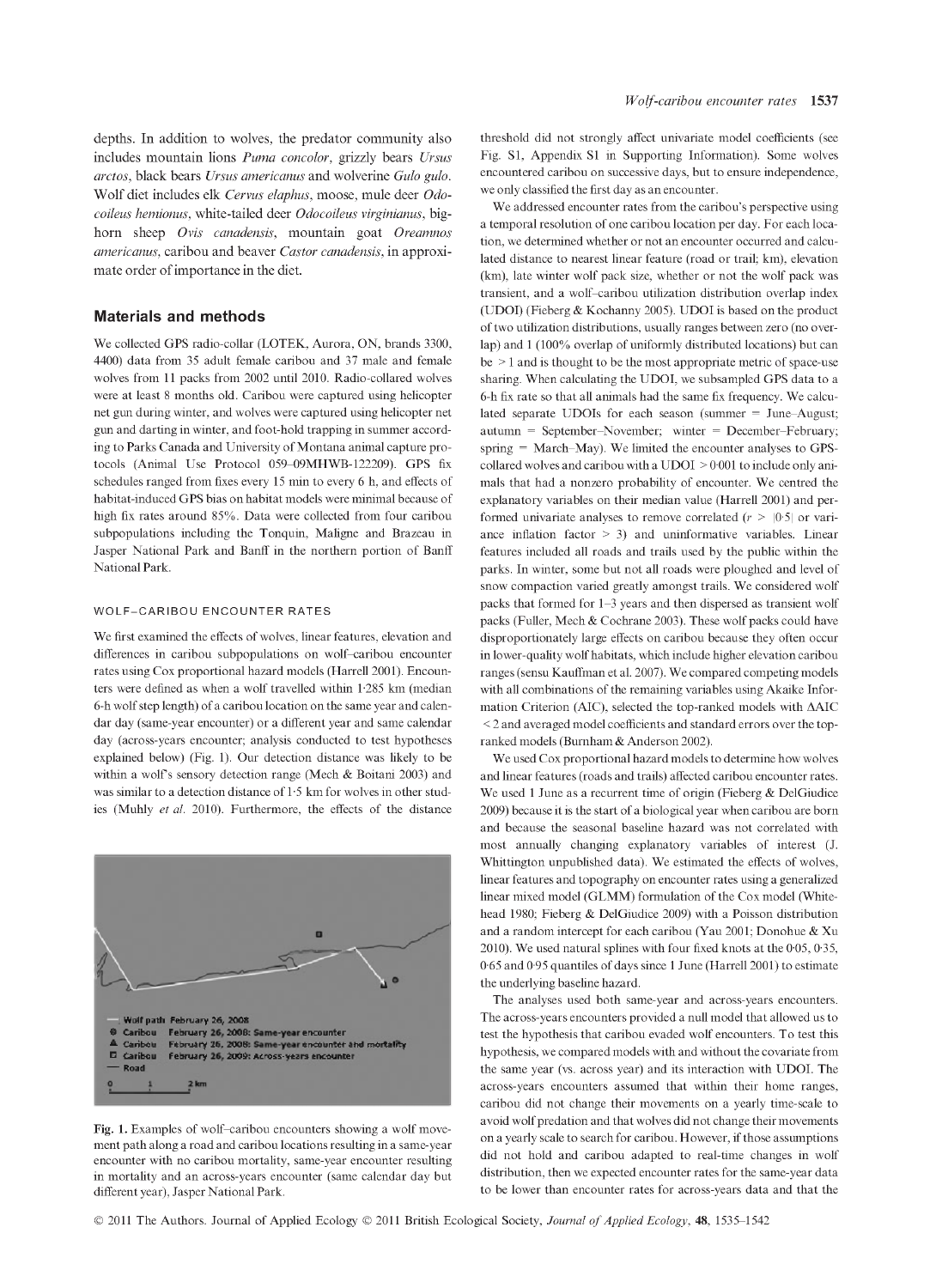$\beta$  coefficients from Cox models for the wolf-caribou overlap index would be lower for same-year analysis. Conversely, if wolves actively searched for caribou, then we expected encounter rates for the sameyear data to be higher and  $\beta$  coefficients for the wolf-caribou overlap index to be higher than in the across-years data. Furthermore, the interaction between same year and UDOI allowed us to examine the effects of increasing overlap on predator-prey behavioural dynamics.

## CARIBOU MORTALITY

We determined the cause of caribou mortalities by conducting aerial telemetry on a total of 53 caribou htted with VHF or GPS radio-collars every 4-6 weeks. When radio-collars emitted a mortality signal, we investigated the mortality site and determined cause of death by looking for evidence of predation. We classihed mortalities as wolfcaused or other based on signs of chase sequences, haematomas, carcass disarticulation, wolf tracks and wolf GPS data. We then assessed how season affected caribou vulnerability to predation by comparing the baseline hazards of encounter rates and wolf-caused caribou mortalities. We graphically compared the hazards because our limited number of known wolf-caused mortalities prohibited rigorous statistical comparisons.

## WOLF TRAVEL RESOURCE SELECTION

We tested how wolf selection for linear features varied with elevation and season using resource selection function (RSF) models of wolf travel routes (Manly *et al.* 2002). We considered that wolves searched for prey while travelling (MacNulty, Mech & Smith 2007) and thus discriminated wolf travel from other states (resting, feeding on kills). We first rarefied the data into 2-h fix intervals and removed resting or feeding location where wolves spent  $> 6$  h within a 300 m radius over 4 days (Webb, Hebblewhite and Merrill 2008). To test for selection of linear features, we compared attributes of wolf travel locations to an equal number of random locations within each individual wolfs home range estimated with a 95% adaptive kernel home range. We then developed a base RSF model with the explanatory variables known to strongly influence wolf movements (Whittington, St. Clair & Mercer 2005; Hebblewhite & Merrill 2008) and then compared five models with interactions between linear features (on or off a trail or road), elevation and season. We considered the three-way interaction between linear feature, elevation and season because one of our competing hypotheses was that wolf selection for linear features would increase in areas with difficult travel conditions such as in rugged topography at high elevations during winter. Explanatory variables used in the baseline RSF model were as follows: elevation (km), slope (degrees), southern aspects  $(-1 \times \text{cosine[aspect]})$ , land cover (Hebblewhite & Merrill 2008) and distance to nearest edge (km). We defined edge as the border between forests and open land-cover classes (herbaceous, shrubs, deciduous, rock, water), and we used a decay term for distance  $(1 - \exp^{-2} \times \text{distance})$  that was used for grizzly bears (Nielsen, Cranston & Stenhouse 2009). We used GLMMs with a logit link and a random intercept for each wolf, and we centred explanatory variables on their median value to improve model convergence. We generated models using data from 30 randomly selected wolves and validated the models with the remaining seven wolves using the area under the receiving operating characteristic curve (ROC) and the Spearman rank correlation coefficients between bin rank and areaadjusted frequencies of used locations (Boyce *et al.* 2002). All analyses were conducted using R 2.12.0 (R Development Core Team 2010) with the adehabitat (Calenge 2006), survival (Therneau & Lumley 2009) and lme4 (Bates & Maechler 2010) packages.

# **Results**

#### WOLF-CARIBOU ENCOUNTER RATES

Eight of the 11 wolf packs (28 of the 37 wolves) had home ranges that overlapped with caribou home ranges. We recorded 58 independent same-year encounters of 9695 wolfcaribou days and 365 across-years encounters of 67 209 caribou wolf days. This resulted in daily same-year encounter rates of 0.6% (Banff = 1.8%; Brazeau = 1.0%; Maligne = 0.4%; and Tonquin  $= 0.5\%$ ) and daily across-years encounter rates of 0.5% (Banff = 1.8%; Brazeau = 1.1%; Maligne = 0.4%; and Tonquin =  $0.5\%$ ). Forty-four per cent of the 35 caribou encountered a GPS-collared wolf, and the number of encounters per caribou ranged from 0 to 9. Most wolf-caribou encounters occurred during the summer and autumn (Fig. 2a,b).

Encounter rates increased with increasing UDOI and transient wolf packs (Tables 1 & 2). Encounter rates also increased when caribou travelled to lower elevations and areas near linear features (Fig. 3). The Banff and Brazeau subpopulations had higher across-years encounter rates than the Tonquin. The interaction between same-year data and UDOI suggested that as UDOI increased, encounter rates for same-year data were higher than for across-years data. Model coefficients estimated using the same-year subset of encounters data were similar in direction but had wider confidence intervals, probably owing to a smaller sample size, than coefficients estimated with both same-year and across-years data (see Table SI, Appendix SI



**Fig. 2.** Seasonal distributions of (a) same-year encounters between female caribou and wolves  $(n = 58)$ , (b) across-years encounters  $(n = 365)$ , (c) wolf-caused mortality risk for caribou  $(n = 12)$  and (d) caribou mortalities *(n =* 23), 2002-2010, Banff and Jasper National Parks. In the Cox proportional hazards encounters analysis, 1 June was used as the time of origin. Seasonal hazards were estimated using natural splines within a generalized linear mixed model, and shaded areas indicate 95% confidence intervals of the seasonal hazards. See text for more details.

© 2011 The Authors. Journal of Applied Ecology © 2011 British Ecological Society, *Journal of Applied Ecology*, 48, 1535-1542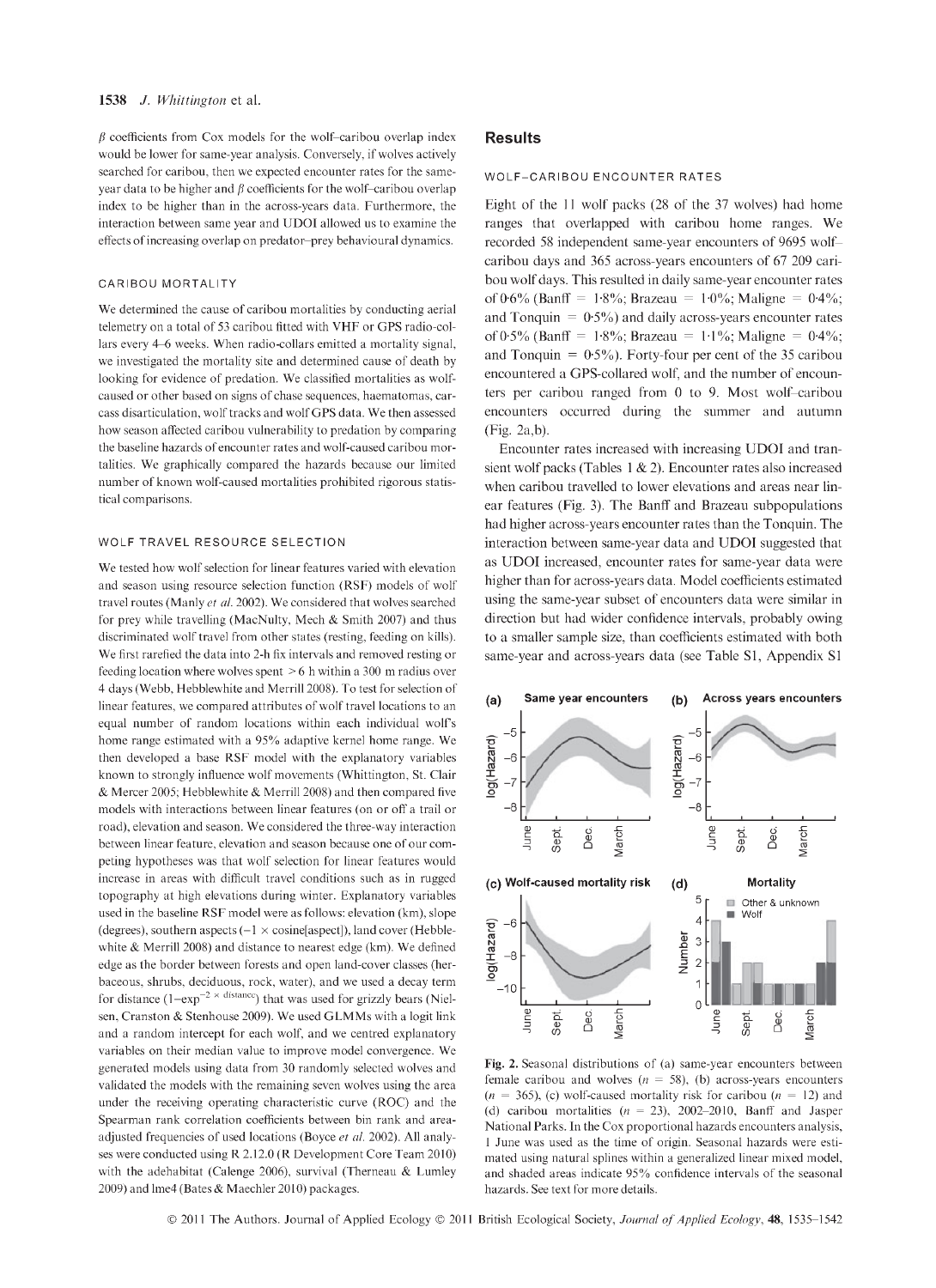Table 1. Top ranking models and Akaike weights ( $\omega$ ) for same-year and across-years wolf-caribou encounter rates (Cox proportional hazards) and wolf travel resource selection, 2002-2010, Banff and Jasper National Parks. Top ranking models were models with  $\Delta AIC$  < 2.0 from the model with the lowest AIC value

| Rank              | Model                                                                                                                                           |    | AAIC | $\omega$ |
|-------------------|-------------------------------------------------------------------------------------------------------------------------------------------------|----|------|----------|
| <i>Encounters</i> | 423 encounters (58 same-year and 365 across-years) of 76904 wolf-caribou days                                                                   |    |      |          |
|                   | $UDOI + region + transient + elev + dlinear$                                                                                                    |    | 0.0  | 0.537    |
| Wolf travel RSF   | $UDOI + same-year + region + transient + elev + dlinear + UDOIsame-year$<br>30 wolves and 29638 locations; Validate 7 wolves and 2224 locations | 10 | 0.3  | 0.463    |
|                   | elev + slope + aspect-s + land cover + dist.edge + linear $\times$ elev $\times$ season                                                         | 26 |      |          |

AIC, Akaike Information Criterion; RSF, Resource selection function; UDOI, utilization distribution overlap index; elev, elevation; dlinear, distance to nearest linear feature (km); aspect-s,  $-1 \times \text{cosine}$  (aspect); dist. edge,  $1-\exp^{(-2 \times \text{distance to nearest edge})}$  (km); linear, on or off linear feature.

**Table 2.** Model averaged coefficients, standard errors and 95% confidence intervals from top-ranked models of wolf-caribou encounters from Table 1, 2002-2010, Banff and Jasper National Parks. Model estimates for the intercept and splines are not shown

| Variable            | B        | SE.   | $B-SE^{-1}$ | 95% CI           |
|---------------------|----------|-------|-------------|------------------|
| Dlinear             | $-0.154$ | 0.040 | $-3.8$      | $-0.232, -0.076$ |
| Elevation           | $-1.277$ | 0.278 | $-4.6$      | $-1.822, -0.732$ |
| Region:             | 1.374    | 0.387 | 3.5         | 0.615, 2.133     |
| Banff vs. Tonquin   |          |       |             |                  |
| Region:             | 0.820    | 0.243 | 3.4         | 0.344.1296       |
| Brazeau vs. Tonquin |          |       |             |                  |
| Region:             | $-0.027$ | 0.235 | $-0.1$      | $-0.488, 0.434$  |
| Maligne vs. Tonquin |          |       |             |                  |
| Transient           | 0.697    | 0.177 | 3.9         | 0.350, 1.044     |
| <b>UDOI</b>         | 0.650    | 0.117 | 5.6         | 0.421, 0.879     |
| Same-year           | 0.013    | 0.071 | 0.2         | $-0.126, 0.152$  |
| UDOI: same-year     | 0.248    | 0.121 | $2-0$       | 0.011, 0.485     |

UDOI, utilization distribution overlap index.

in Supporting Information). There was also no effect of the number of wolves collared per wolf pack (mean  $= 1.4$ , range 1-3) on UDOI (J. Whittington, unpublished data).

### CARIBOU MORTALITY PATTERNS

We recorded 23 mortalities from radio-collared caribou of which at least 12 were caused by wolves. Wolf-caused caribou mortalities occurred throughout the year, and most mortality occurred from April to July (Fig. 2c,d). Conversely, most encounters occurred during the late summer and autumn. Thus, the risk of mortality for adult female caribou was not directly proportional to their risk of encounter.

# WOLF TRAVEL RESOURCE SELECTION

The top-ranked RSF model for wolf travel included a strong three-way interaction between being on or off linear features, elevation and season (Table 1, Table S2). Wolf selection for trails and roads increased with increasing elevation, especially during autumn, winter and spring (Table 3, Fig. 4). The wolves strongly selected lower elevations during winter and spring and used higher elevations more during summer and

#### **Cumulative probability of encounters**



**Fig. 3.** Cumulative probability of a wolf-caribou encounter with 95% conhdence intervals for female caribou on and 5 km from linear features such as roads and trails, 2002-2010, Banff and Jasper National Parks. Ninety-hve per cent of caribou locations occurred within 5-3 km from roads and trails.

autumn, which was also when caribou had the highest risk of wolf encounter. The RSF model differentiated between the used and random locations well for both the model training (ROC =  $0.80$ , Spearman rank correlation coefficient =  $0.98$ ) and withheld validation ( $ROC = 0.73$ , Spearman rank correlation coefficient =  $0.91$ ) data sets.

# **Discussion**

Woodland caribou populations are thought to persist in areas with large-scale wolf densities lower than six wolves per 1000 km<sup>2</sup> (Bergerud & Elliot 1986). We found that encounter rates were driven by spatial-temporal overlap between wolves and caribou but not late winter wolf pack size. Moreover, the effect of overlap was stronger for the same-year data compared to our null model of across-years data. This suggests that during periods of high overlap, wolves win the predator-prey

© 2011 The Authors. Journal of Applied Ecology © 2011 British Ecological Society, *Journal of Applied Ecology,* **48**, 1535-1542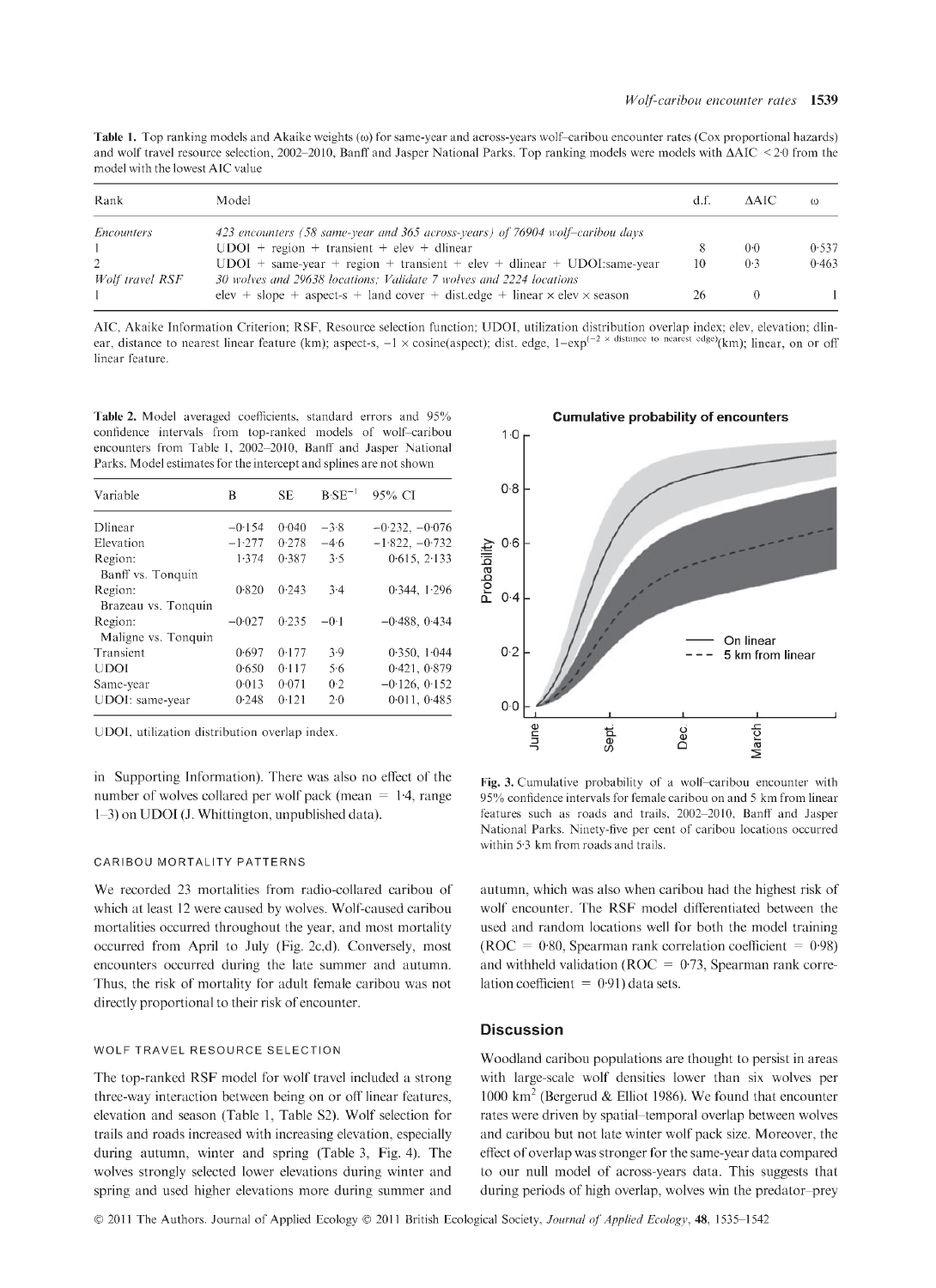Table 3. Resource selection function (RSF) model averaged coefficients, standard errors and 95% confidence intervals for wolf travel locations, 2002-2010, Banff and Jasper National Parks

| Variable                                  | B                        | <b>SE</b>       |                       | $B-SE^{-1}$ 95% CI |
|-------------------------------------------|--------------------------|-----------------|-----------------------|--------------------|
| Elevation                                 | $-1.039$ 0.075 $-14.0$   |                 |                       | $-1.185, -0.893$   |
| Aspect south                              |                          | 0.0950021       | 4.5                   | 0.053, 0.136       |
| Slope                                     | $-0.050$ $0.002$ $-29.7$ |                 |                       | $-0.054, -0.047$   |
| Dedge                                     | $-1.209$ 0.062 $-19.6$   |                 |                       | $-1.330, -1.088$   |
| Land cover: reference conifer closed      |                          |                 |                       |                    |
| Barren                                    |                          | $0.262$ $0.053$ | 5.0                   | 0.158, 0.366       |
| Conifer open                              |                          | $0.159$ $0.045$ | 3.6                   | 0.071, 0.247       |
| Herb high elevation                       |                          | $1.229$ 0.072   | 17.2                  | 1.089, 1.369       |
| Herb low elevation                        |                          | $0.752$ $0.101$ | 7.5                   | 0.554, 0.950       |
| Mixed deciduous                           |                          | $0.448$ $0.107$ | 4.2                   | 0.238, 0.659       |
| Shrub                                     |                          | $0.773$ $0.060$ | 12.9                  | 0.655, 0.890       |
| Water rock                                |                          | $0.155$ $0.075$ | $2 \cdot 1$           | 0.007, 0.302       |
| Season: reference summer                  |                          |                 |                       |                    |
| Autumn                                    | $-0.003$ 0.045           |                 | $-0.1$                | $-0.092, 0.085$    |
| Spring                                    | $-0.190$ 0.041           |                 | $-4.6$                | $-0.270, -0.109$   |
| Winter                                    | $-0.144$ 0.047           |                 | $-3.1$                | $-0.236, -0.053$   |
| Linear                                    |                          | $0.600$ $0.101$ | 5.9                   | 0.402, 0.799       |
| Linear $\times$ elevation                 |                          |                 | $0.424$ $0.247$ $1.7$ | $-0.061, 0.908$    |
| Linear $\times$ autumn                    |                          | $0.281$ $0.166$ | 1.7                   | $-0.045, 0.607$    |
| Linear $\times$ spring                    | $-0.170$ 0.149           |                 | $-1-1$                | $-0.461, 0.122$    |
| Linear $\times$ winter                    |                          | $0.039$ $0.166$ | 0.2                   | $-0.287, 0.364$    |
| Elevation $\times$ autumn                 | $-0.352$ $0.100$         |                 | $-3.5$                | $-0.548, -0.157$   |
| Elevation $\times$ spring                 | $-1.795$ 0.097 $-18.5$   |                 |                       | $-1.984, -1.605$   |
| Elevation $\times$ winter                 | $-1.552$ 0.105 $-14.8$   |                 |                       | $-1.757, -1.347$   |
| Linear $\times$ elevation $\times$ autumn |                          | $0.886$ $0.417$ | $2 \cdot 1$           | 0.068, 1.703       |
| Linear $\times$ elevation $\times$ spring |                          | $0.570$ $0.354$ | 1.6                   | $-0.123, 1.263$    |
| Linear $\times$ elevation $\times$ winter |                          |                 | $0.563$ $0.404$ $1.4$ | $-0.229, 1.353$    |

shell game and that caribou are unable to avoid encounters with wolves. Encounter rates with wolves increased when caribou moved near linear features and wolves showed strong selection for linear features, especially at high elevations near caribou range. The two results suggest that the addition of linear features into caribou range would likely increase encounter rates and predation risk. Snow compaction of linear features in caribou range could have an especially large effect in mid-winter when deep unconsolidated snow normally restricts wolves to the valley bottoms (Paquet *et al.* 2010). Our results support other studies where caribou face an increased risk of predation near linear features (James & Stuart-Smith 2000) and have lower recruitment rates (Environment Canada 2009) and potentially lower population growth rates in areas with a high density of linear features (Sorensen *et al.* 2008; but see Sleep & Loehle 2010).

Our subpopulation-specific encounter rates ranked similarly to estimates of subpopulation-specific survival rates (DeCesare et al. 2011). Banff, which historically had the smallest but now extirpated subpopulation (DeCesare *et al.* 2011), had the highest encounter rates. Encounter rates in Banff were three times higher than the Tonquin, which had the highest survival rates and the largest number of caribou. Thus, predicted survival rates for Banff translocation scenarios may be optimistic (DeCesare *et al.* 2011). The Brazeau also had higher encounter rates and lower survival rates than the Tonquin and now has  $\leq$  20 caribou remaining. The Maligne had surprisingly similar encounter rates to the Tonquin given that it has lower survival



Fig. 4. The influence of season and elevation on wolf resource selection for linear features (roads and trails) as travel routes, 2002-2010, Banff and Jasper National Parks. Shaded areas indicate 95% confidence intervals. Wolf selection for low elevations was strongest during winter and spring. Wolf selection for linear features increased with elevation, especially during autumn, winter and spring.

rates and < 10 animals remain. These results emphasize the conservation relevance of encounter rates as a useful measure of predation risk for threatened species.

Transient wolf packs encountered caribou more frequently than stable wolf packs. Transient packs have higher predation rates on caribou (Kojola *et al.* 2004), and translocation success of caribou to Idaho also appeared to depend on regional and temporally varying predator use of caribou range (Compton, Zager & Servheen 1995). Similarly, populations of others species such as bighorn sheep also appear to be driven by transient predators and stochastic predation events (Eesta-Bianchet *et al.* 2006). Thus, transient predators, with a limited contribution to the viability of their own population, could have large effects on recovery actions for small populations. Unfortunately, little is known about patterns of density-dependent habitat selection by predators, but reductions in predator density overall would tend to reduce use of suboptimal habitat by transient predators (e.g. Kauffman *et al.* 2007).

Despite the importance of wolf overlap and resource selection for increasing encounter rates, and the close link between encounter rates and population growth rate (DeCesare *et al.* 2011), the seasonal distribution of encounter rates did not mirror the seasonal distribution of a limited sample of adult female mortalities. Most wolf-caribou encounters occurred during the summer and autumn, which is when wolves also showed the strongest selection for high elevations, whereas most wolfcaused mortality occurred during the spring and summer. Several biological mechanisms that mediate the risk of death given an encounter could explain the apparent discrepancy between risk of encounter and mortality. Annual variation in prey group size could reduce risk (McLellan *et al.* 2010), caribou could be in better body condition and better able to reduce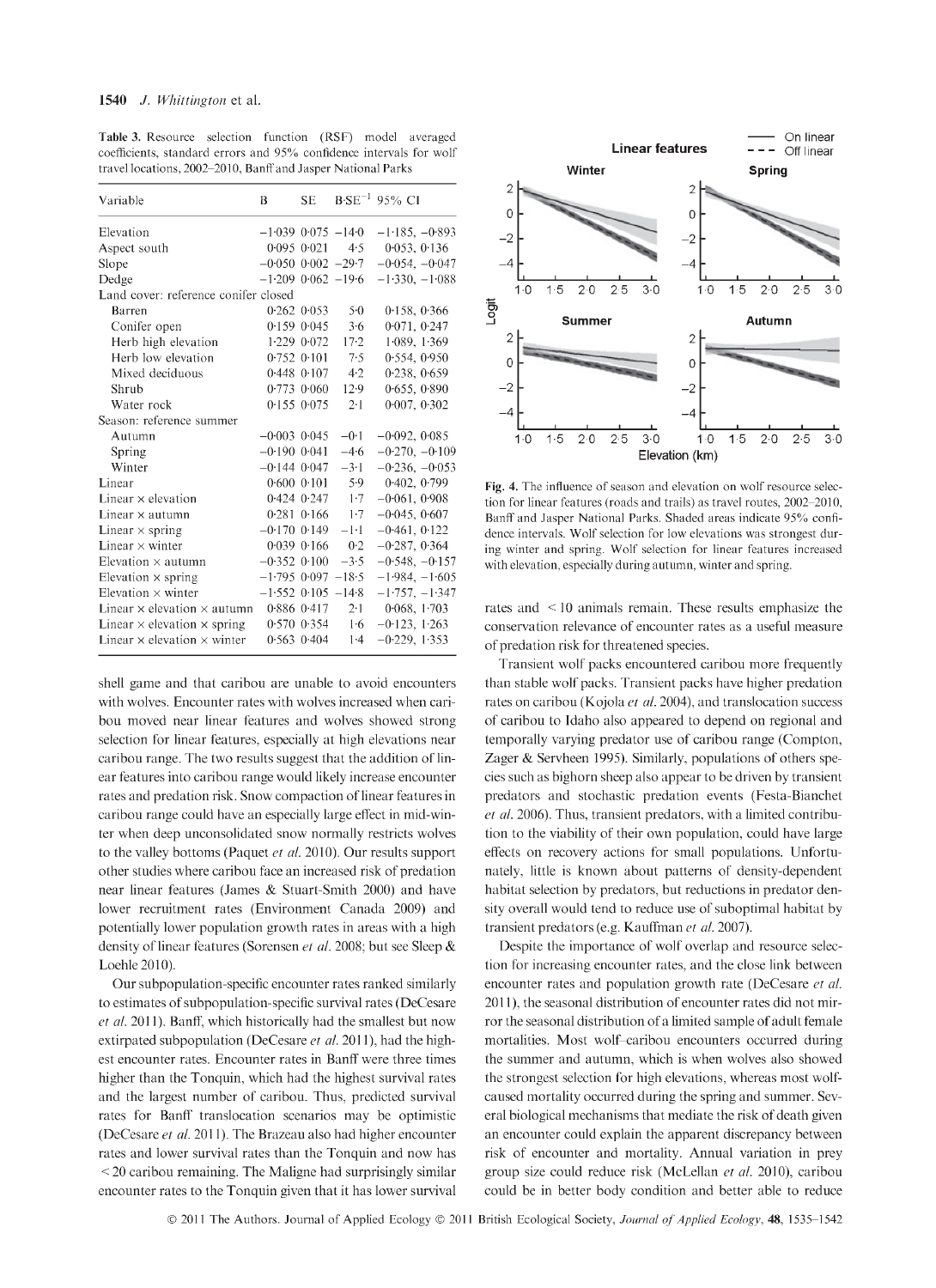predation risk during summer, or wolf encounters with caribou could be incidental to wolf selection for other prey species during summer (Latham *et al.* 2011; Robinson *et al.* 2011, In revision). Similarly, caribou in our study could be more susceptible to predation given an encounter during late winter when snow crusts enable wolves to easily predate upon caribou. Finally, other cohorts of the population, such as calves, may be more susceptible to predation given an encounter (Gustine *et al.* 2006). The seasonal distribution of caribou mortality in other studies was similar to our distributions of encounter rates and wolf-caused mortality. Most wolf-caused caribou predation occurred during summer in Alberta (McLoughlin *et al.* 2003), Saskatchewan (Rettie & Messier 1998) and British Columbia (Kinley & Apps 2001; Wittmer *et al.* 2005). In Norway, wolf predation on reindeer occurred during summer, autumn and early winter but rarely in late winter (Kojola *et al.* 2004).

Our results suggest that when evaluating population persistence (Wittmer, Ahrens & McLellan 2010), ranking caribou populations for recovery (Schneider *et al.* 2010) or considering translocations to augment existing populations (DeCesare *et al.* 2011), wildlife managers need to consider not just the density of predators but also factors that influence the components of predation risk, especially encounters. The creation of linear features increased caribou risk of encounters and predation from wolves and potentially displace caribou from highquality habitat (Nellemann *et al.* 2001; Vistnes & Nellemann 2008; Nellemann *et al.* 2010). Moreover, reclamation of linear features could increase habitat quality, improve conditions for recolonization of historic range (Nellemann *et al.* 2010) and reduce predation risk. Our approach for examining the effects of linear features and other factors on encounter rates and predation risk could have wide applicability to other threatened and endangered species.

### **Acknowledgements**

We thank Parks Canada for funding data collection and analysis for this research. The views expressed herein are those of the authors and not necessarily of Parks Canada. Funding for our research programme was also provided by the Alberta Conservation Association, Alberta Department of Sustainable Resource Development, British Columbia Ministry of the Environment, Canadian Association of Petroleum Producers, Petroleum Technology Alliance Canada, Royal Dutch Shell, University of Calgary, University of Montana, Weyerhaeuser Company, and World Wildlife Fund. We thank our research collaborators including but not limited to A. Dibb, B. Hunt, K. McCleary, G. Mercer, S. Otway and H. Robinson. We also thank two anonymous reviewers who substantially improved the quality of this manuscript.

#### **References**

- Alonzo, S., Switzer, P. & Mangel, M. (2003) Ecological games in space and time: the distribution and abundance of Antarctic krill and penguins. *Ecology,* 84,1598-1607.
- Bates, D. & Maechler, M. (2010) lme4: Linear mixed-effects models using S4 classes. R package version 0.999375-3 5.
- Bergerud, A. & Elliot, J. (1986) Dynamics of caribou and wolves in northern British Columbia. *Canadian Journal of Zoology*, 64, 1515-1529
- Boyce, M.S., Vernier, P.R., Nielsen, S.E. & Schmiegelow, E.K.A. (2002) Evaluating resource selection functions. *Ecological Modelling,* 157,281-300.
- Brown, J., Laundre, J. & Gurung, M. (1999) The ecology of fear: optimal foraging, game theory, and trophic interactions. *Journal of Mammalogy*, 80, 385-399.
- Burnham, K.P. & Anderson, D.R. (2002) *M odel Selection and Inference: A Practical Information-Theoretic Approach,* 2nd edn. Springer-Verlag, New York, USA.
- Calenge, C. (2006) The package adehabitat for the R software: tool for the analysis of space and habitat use by animals. *Ecological Modelling,* 197,1035.
- Compton, B.B., Zager, P. & Servheen, G. (1995) Survival and mortality of translocated woodland caribou. *Wildlife Society Bulletin,* 23, 490^96.
- COSEWIC (2002) Committee on the Status of Endangered Wildlife in Canada. Environment Canada, Ottawa, Ontario.
- Creel, S., Winnie, J., Maxwell, B., Hamlin, K. & Creel, M. (2005) Elk alter habitat selection as an antipredator resonse to wolves. *Ecology,* 86, 3387-3397.
- Creel, S., Christianson, D., Liley, S. & Winnie, J. (2007) Effects of predation risk on reproductive physiology and demography in elk. *Science,* 315, 960.
- DeCesare, N .J., Hebblewhite, M., Robinson, H. & Musiani, M. (2010) Endangered, apparently: the role of apparent competition in endangered species management. *Animal Conservation,* 13, 353-362.
- DeCesare, N .J., W hittington, J., Robinson, H., Hebblewhite, M., Bradley, M., Neufeld, L. & Musiani, M. (2011) The role of translocation in recovery of W oodland caribou populations. *Conservation Biology,* 25, 365-373.
- Donohue, M. & Xu, R. (2010) phmm: Proportional Hazards Mixed-effects Model (PHMM). R package version 0.6.3.
- Dyer, S.J., O'Neill, J.P., Wasel, S.M. & Boutin, S. (2001) Avoidance of industrial development by woodland caribou. The Journal of Wildlife Manage*ment,* 65, 531-542.
- Environment Canada (2009) *Scientific Review for the Identification of Critical* Habitat for Woodland Caribou (Rangifer tarandus caribou) Boreal Popula*tion, in Canada.* Environment Canada, Ottawa, Ontario, Canada.
- Eriksen, A., Wabakken, P., Zimmermann, B., Andreassen, H.P., Arnemo, J.M., Gundersen, H., Milner, J.M., Liberg, O., Linnell, J., Pedersen, H.C., Sand, H., Solberg, E.J. & Storaas, T. (2008) Encounter frequencies between GPS-collared wolves *{Canis lupus)* and moose *(Alces alces)* in a Scandinavian wolf territory. *Ecological Research,* 24, 547-557.
- Eesta-Bianchet, M., Coulson, T., Gaillard, J.-M., Hogg, J.T. & Pelletier, E. (2006) Stochastic predation events and population persistence in bighorn sheep. *Proceedings. Biological Sciences/The Royal Society,* 273, 1537-1543.
- Fieberg, J. & DelGiudice, G.D. (2009) What time is it? Choice of time origin and scale in extended proportional hazards models. *Ecology*, **90**, 1687-1697.
- Fieberg, J. & Kochanny, C.O. (2005) Quantifying home-range overlap: the importance of the utilization distribution. The Journal of Wildlife Management, 69, 1346-1359.
- Fryxell, J.M., Mosser, A., Sinclair, A.R.E. & Packer, C. (2007) Group formation stabilizes predator-prey dynamics. *Nature,* 449,1041-1043.
- Fuller, T.K., Mech, L. & Cochrane, J.E. (2003) W olf population dynamics. *Wolves: Behavior, Ecology, and Conservation* (eds L. Mech & L. Boitani), pp. 161-190. University of Chicago Press, Chicago USA.
- Gustine, D.D., Parker, K.L., Lay, R.J., Gillingham, M.P. & Heard, D.C. (2006) Calf survival of woodland caribou in a multi-predator ecosystem. *Wildlife Monographs,* 165,1-32.
- Harrell, F.E. (2001) *Regression Modelling Strategies with Applications to Linear Models, Logistic Regression, and Survival Analysis.* Springer-Verlag New York Inc, New York.
- Hebblewhite, M. & Merrill, E. (2008) Modelling wildlife-human relationships for social species with mixed-effects resource selection models. *Journal of Applied Ecology,* 45, 834-844.
- Hebblewhite, M., Merrill, E.H. & McDonald, T.L. (2005) Spatial decomposition of predation risk using resource selection functions: an example in a wolf -elk predator-prey system. Oikos, 1, 101-111.
- Holland, W., Coen, G., Holroyd, G. & Van Tighem, K. (1983) *Ecological (Bio* $physical)$  Land Classification of Banff and Jasper National Parks. Alberta Institute of Pedology, Edmonton, AB.
- Holling, C.S. (1959) The components of predation as revealed by a study of small mammal predation of the European pine sawfly. *Canadian Enomolo*gist, 91, 293-320.
- James, A.R. & Stuart-Smith, A.K. (2000) Distribution of caribou and wolves in relation to linear corridors. *The Journal of Wildlife Management*, 64, 154-159.
- James, A., Boutin, S., Hebert, D., Rippin, A. & White, J. (2004) Spatial separation of caribou from moose and its relation to predation by wolves. *The Journal of Wildlife Management*, 68, 799-809.
- Kauffman, M.J., Varley, N., Smith, D.W., Stahler, D.R., MacNulty, D.R. & Boyce, M.S. (2007) Landscape heterogeneity shapes predation in a newly restored predator-prey system. *Ecology Letters,* 10,690-700.
- Kinley, T. & Apps, C. (2001) Mortality patterns in a subpopulation of endangered mountain caribou. *Wildlife Society Bulletin,* 29,158-164.